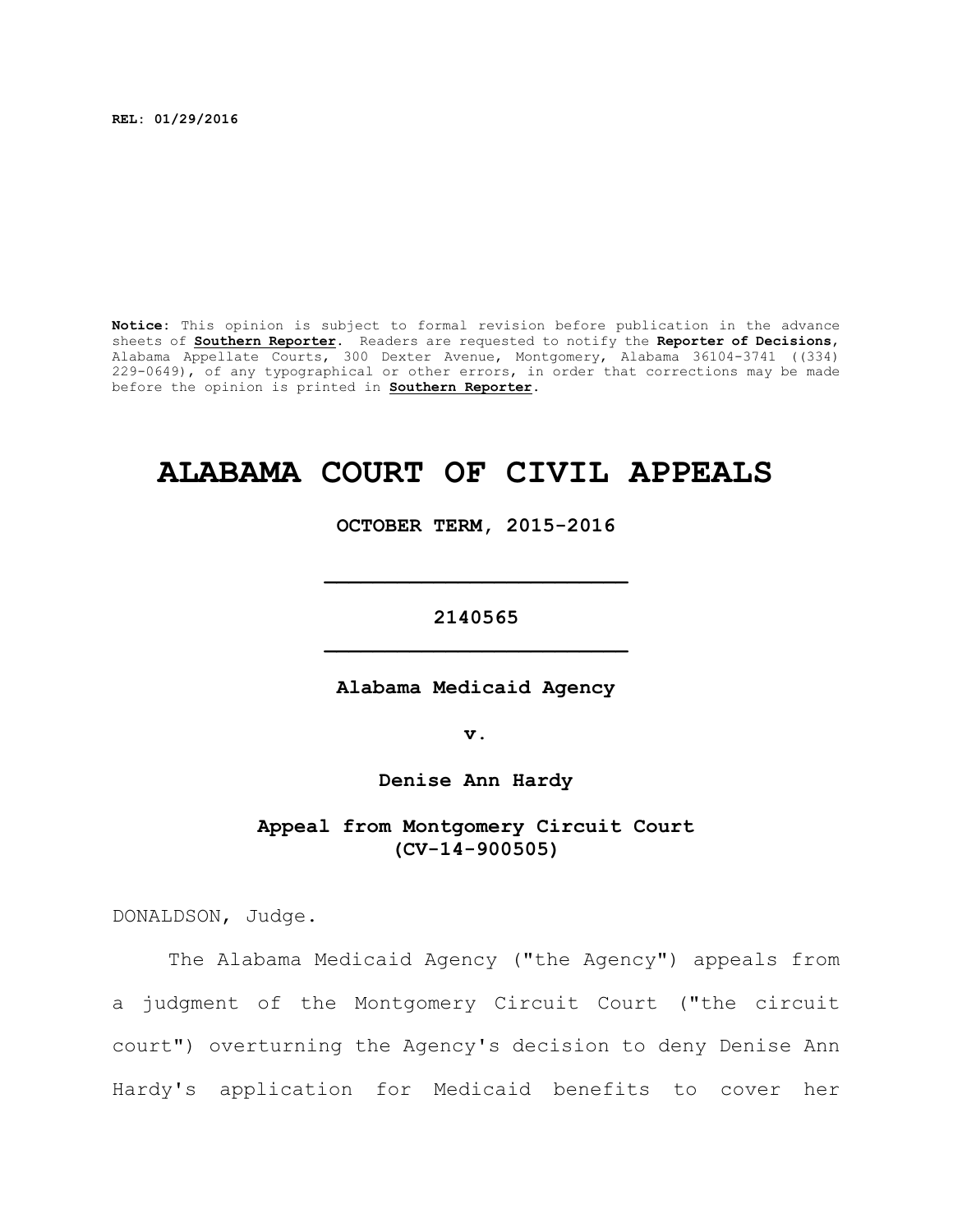nursing-home expenses. We reverse the circuit court's judgment.

## Facts and Procedural History

Hardy was admitted to a nursing home in December 2012. In March 2013, James H. Hardy, Hardy's brother, filed an application with the Agency on behalf of Hardy seeking to have the Agency pay for Hardy's nursing-home care. To determine Hardy's eligibility for Medicaid benefits, the Agency calculated Hardy's income and resources. The Agency determined that Hardy had inherited a one-half interest in a house from her father and that her interest in the house had been placed in "The Denise Ann Hardy Irrevocable Trust" ("the trust"). Hardy is the settlor and the beneficiary of the trust, and the corpus of the trust consists of the one-half interest in the house. The trust instrument provides, in pertinent part, as follows:

"A. During my life the trustee shall distribute to me, or apply for my benefit, such amounts of net income and principal, even to the extent of exhausting principal, as the trustee determines from time to time to be required for my health, support, and best interests, adding any undistributed net income to principal from time to time, as the trustee determines."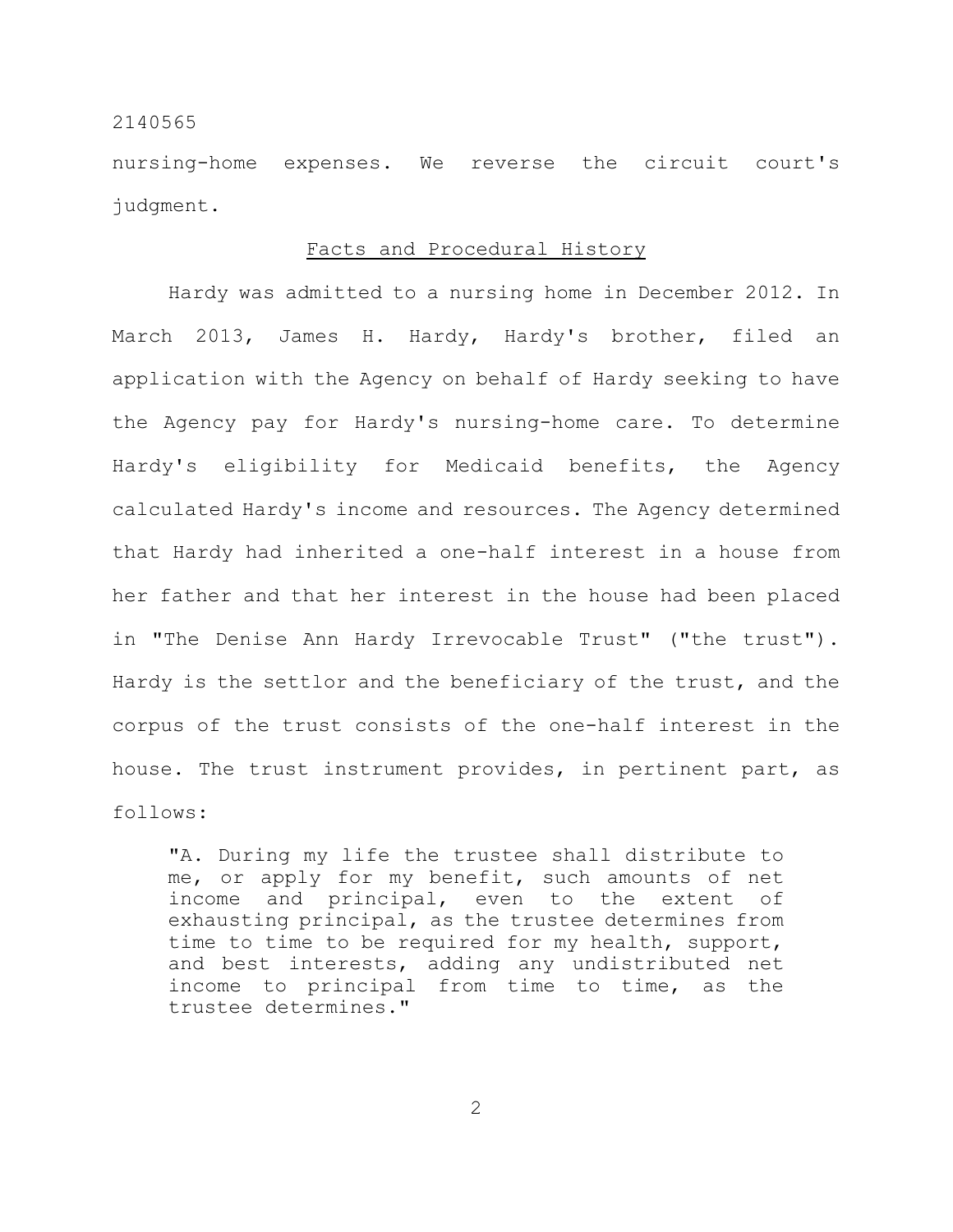The trust instrument also sets out Hardy's intent in creating

the trust:

"1. It is my intention by this trust to create a purely discretionary ('Special Needs Trust') supplemental care fund for my benefit. It is not my intention to displace public or private financial assistance that may otherwise be available to me....

"2. I do not want this trust eroded by my creditors nor do I want my public or private assistance benefits to be made unavailable or terminated. This trust is not for my primary support; it is to supplement my special care needs only. Distributions shall not be made from the trust, except as my Trustee, in my Trustee's complete, sole, absolute, and unfettered discretion, elects to disburse....

"3. My Trustee shall consider all resource and income limitations that affect my right to receive public assistance benefits. Distribution to or for the benefit of myself shall be limited so that I am disqualified [sic] from public benefits to which I am otherwise entitled.

"....

"7. If this trust has the effect of disqualifying me from receiving public or private support benefits, my Trustee may unilaterally terminate this trust ...."

The Agency treated the trust as a "countable resource" in determining Hardy's eligibility for Medicaid benefits, and it valued the one-half interest in the house, i.e., the corpus of the trust, at \$16,385, based on the \$32,770 tax-assessed value of the house. Consequently, the Agency determined that Hardy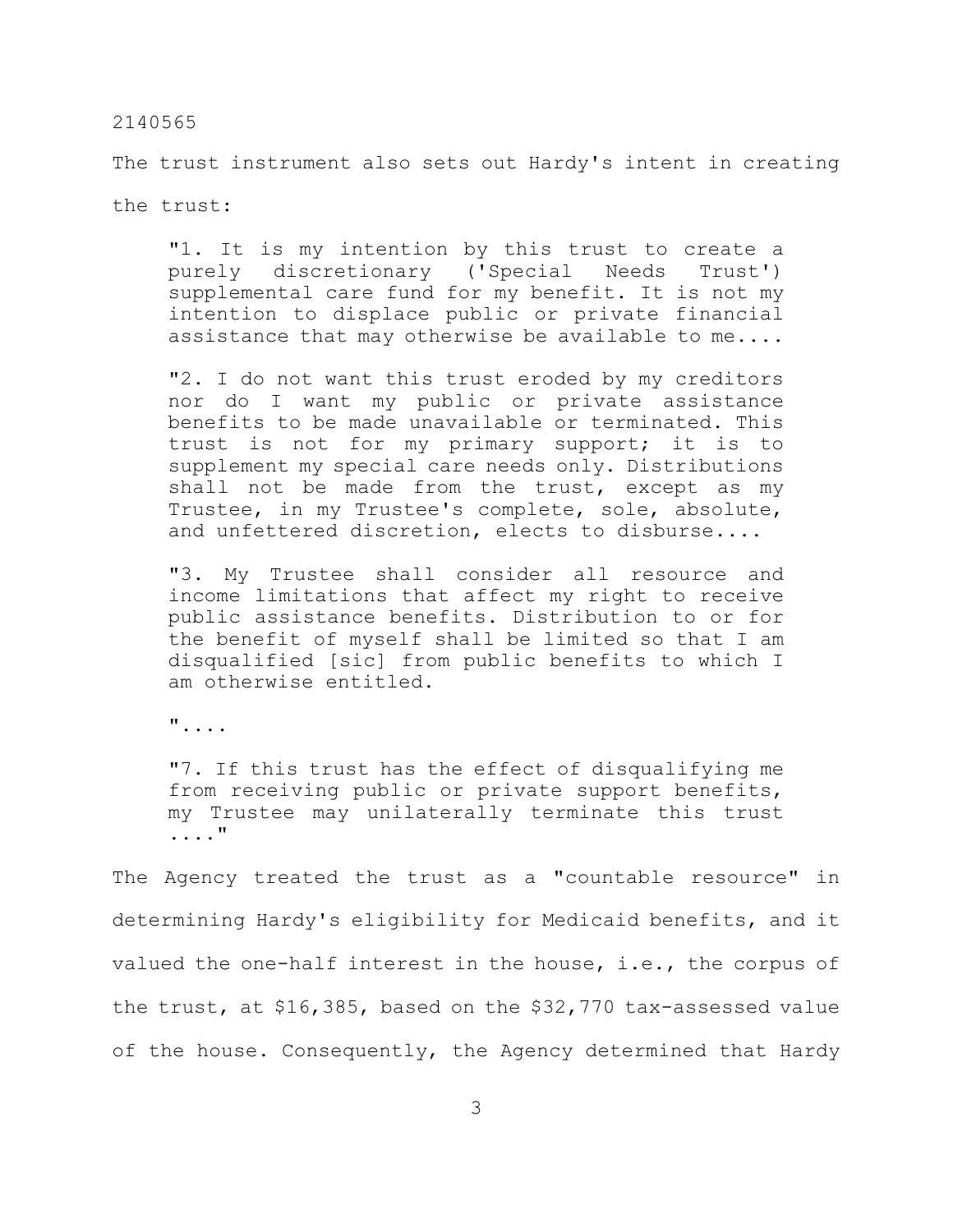had resources in excess of the maximum allowable amount of \$2,000 and that, therefore, she was not eligible for Medicaid benefits. See Rule 560-x-25-.06(1), Ala. Admin. Code (Alabama Medicaid Agency)(providing that, "to be eligible for Medicaid," an "SSI-related individual," such as Hardy, "must not have total countable resources in excess of \$2,000"). The Agency sent a letter to Hardy on August 1, 2013, informing her that her application for Medicaid benefits had been denied, citing Rule 560-X-25-.06, as the basis for the denial.

On August 6, 2013, Hardy filed a "Notice of Appeal and Request for Fair Hearing" with the Agency. See § 41-22-12, Ala. Code 1975. An administrative-law judge ("ALJ") was appointed to hear the matter. The ALJ held a hearing on November 12, 2013. At the hearing, the Agency maintained its position that Hardy had excess resources and, therefore, was ineligible for Medicaid benefits. Jennifer Thomas, an eligibility specialist with the Agency, testified that the Agency had relied upon  $42 \text{ U.S.C. }$  \$  $1396(p)$  (d)(3)(B) in determining that Hardy's beneficiary interest in the trust was a countable resource. Thomas testified that she consulted the Agency's legal department and that she was told to count the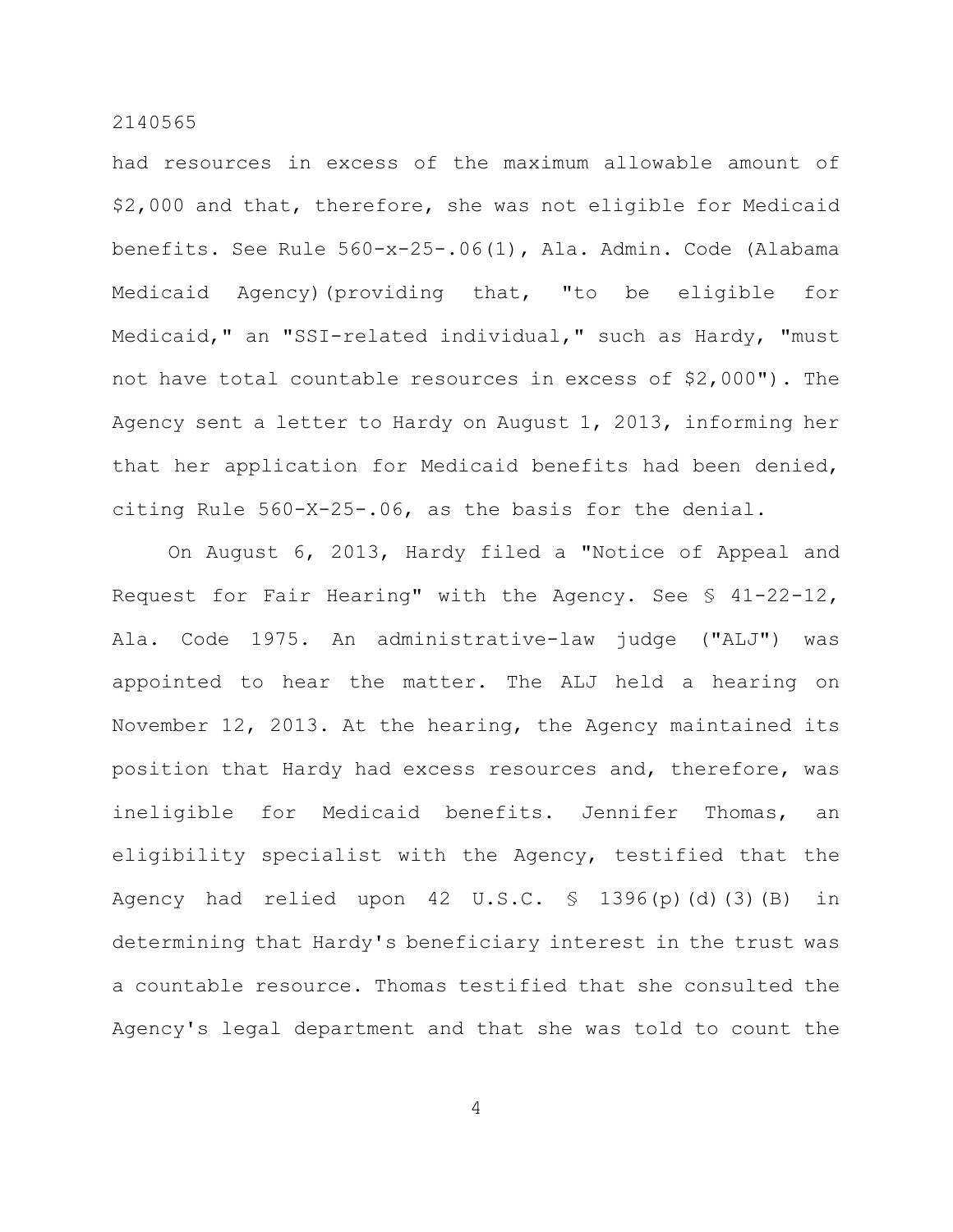trust as a resource. Thomas further testified that the assessed value of the property, per the Jefferson County Tax Assessor, was \$32,770, and that half of that amount, or \$16,385, was attributable to Hardy as a resource. Thomas testified that, because that amount exceeds the Agency limit of \$2,000 for countable resources, Hardy was ineligible for Medicaid benefits.

James Hardy testified that his father had left Hardy and himself each a one-half interest in the house. James testified that Hardy had a history of financial irresponsibility. James testified that, based on that history, on October 21, 2009, he helped Hardy place her one-half interest in the house in the trust to prevent her from encumbering the house or otherwise losing the property. James testified that Hardy owed debts to doctors and pharmaceutical companies amounting to between \$50,000 and \$100,000. James testified that, on July 31, 2012, he obtained a promissory note from Hardy based on various loans he had made to her and that, at the time of the hearing, Hardy owed him \$17,107.74. Under the terms of the note, Hardy was to pay James \$164.65 per month for approximately 10 years, or until the debt was paid off. Hardy had made only five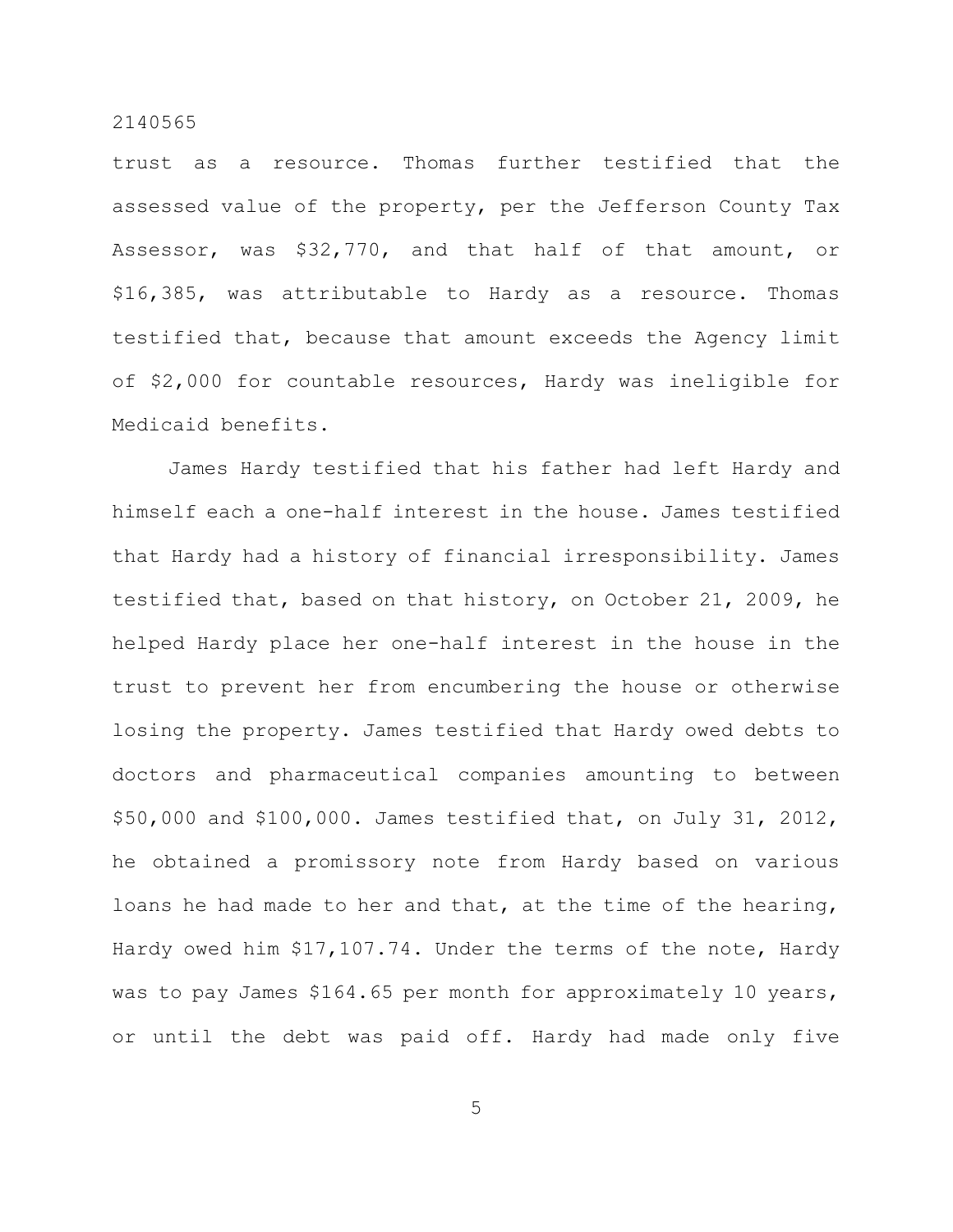payments by the time of the hearing. Hardy's beneficiary interest in the trust was pledged as collateral for the note. Hardy submitted an exhibit showing that, if Hardy's equity interest in the house was valued at \$19,000, once it is reduced by her debt to James in the amount of \$17,107.74, her equity interest in the house is only \$1,892.26. Hardy further presented evidence of a federal tax lien against the house in the amount of \$9,019.52.

In the hearing before the ALJ, Hardy argued that, pursuant to the Department of Health and Human Services, Social Security Administration Program Operations Manual System ("POMS"), Supplemental Security Income ("SI") 01110.115 (April 2011),<sup>1</sup> the trust is not a countable resource because Hardy does not own the property in the trust, does not have the legal authority to liquidate it, nor does she have the legal right to use the property in the trust for her support and maintenance.

On December 11, 2013, the ALJ issued a recommendation to the Acting Commissioner of the Agency ("the Commissioner") to

 $1$ On the date this opinion was released, the most current version of the POMS could be located on-line at the following web address: [https://secure.ssa.gov/apps10/.](https://secure.ssa.gov/apps10/)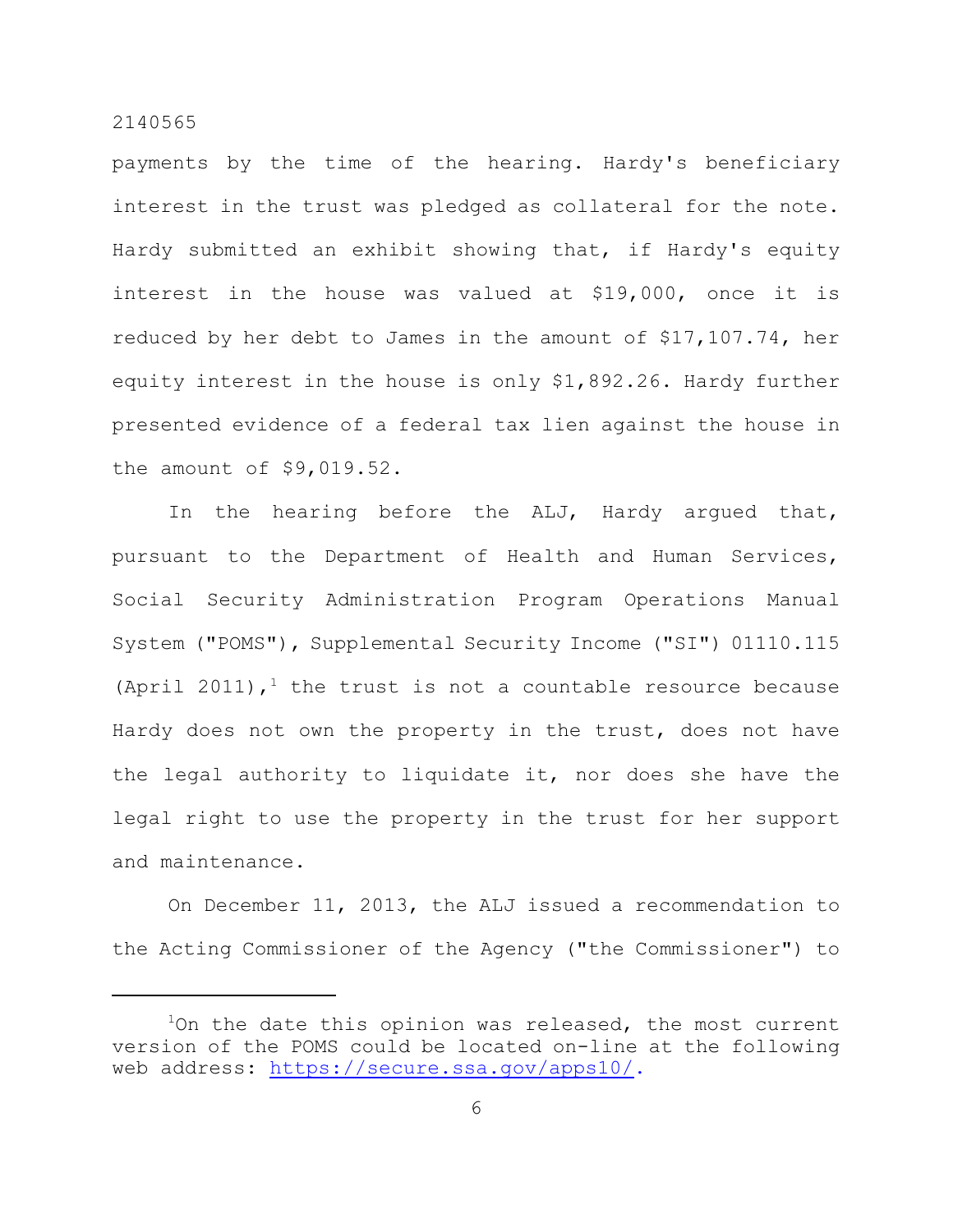uphold the Agency's decision to deny Hardy's application for Medicaid benefits. In her recommendation, the ALJ concluded that Hardy's beneficiary interest in the trust is a countable resource, but that the value of the house should have been reduced by the amount of the federal tax lien, which made the correct value \$11,875.24. The ALJ concluded that this amount still exceeded the applicable \$2,000 countable-resource limit for eligibility to receive Medicaid benefits. On January 13, 2014, the Commissioner entered a decision adopting the ALJ's recommendation and notifying Hardy of her right to request a rehearing or to seek judicial review under the Alabama Administrative Procedure Act ("AAPA"), § 41-22-1 et seq., Ala. Code 1975. Hardy timely filed a notice of intent to appeal with the Agency, and she subsequently filed a petition for judicial review in the circuit court on March 20, 2014.<sup>2</sup> The Agency filed an answer in the circuit court on April 11, 2014.

 $2$ In her petition for judicial review, Hardy contended that she received notice of the Commissioner's ruling on February 14, 2014, that she filed her notice of intent to appeal with the Agency within 30 days of receiving the notice, and that her petition for judicial review was filed within 30 days of when she filed her notice of intent to appeal. See § 41-22- 20(d), Ala. Code 1975. The Agency did not contest any of Hardy's assertions.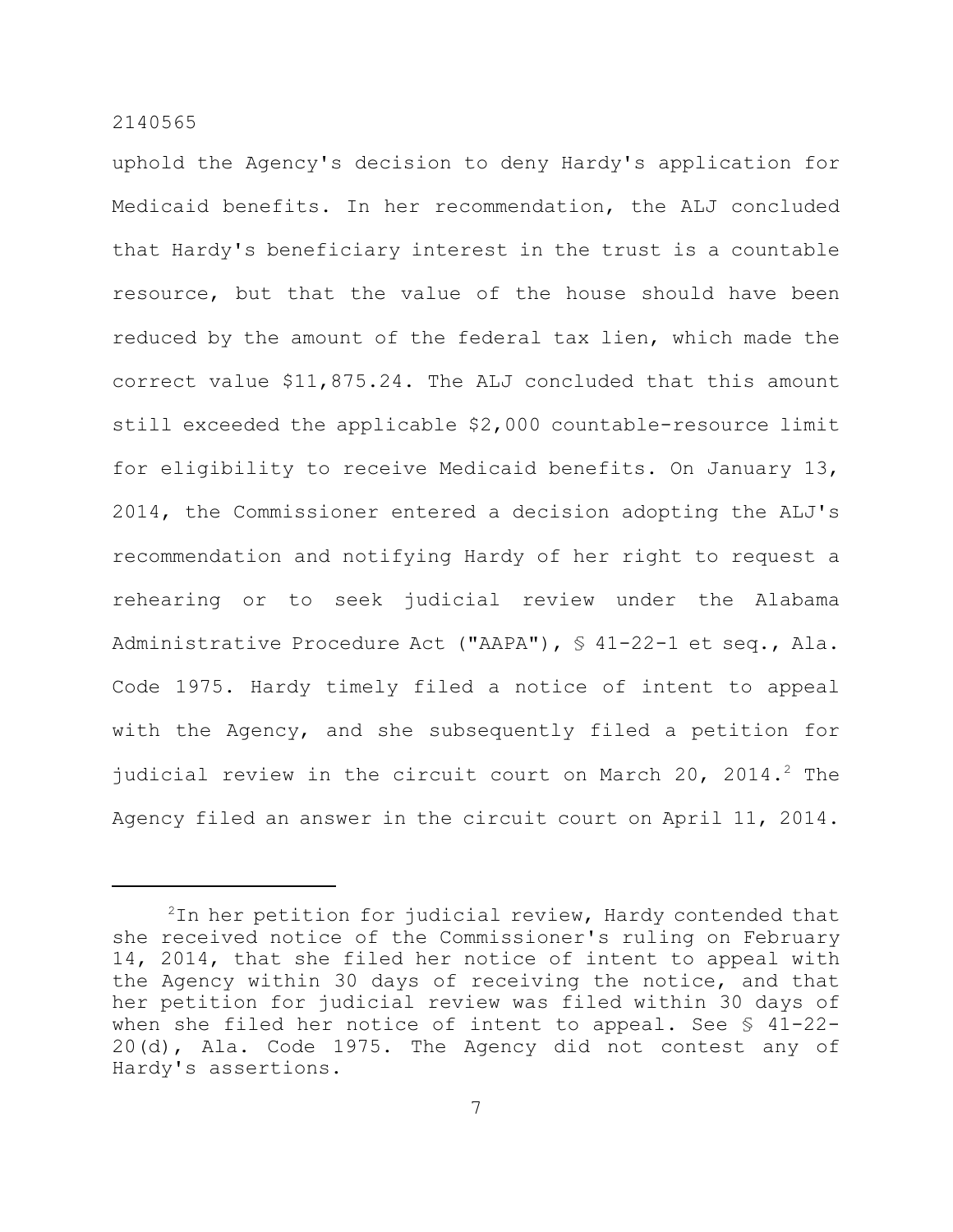On September 22, 2014, the circuit court held a hearing at which it received arguments of counsel for the parties. At the conclusion of the hearing, the circuit court stated that it would grant Hardy's petition and order the Agency to pay Medicaid benefits, advised the Agency to place a lien on Hardy's property, and ordered Hardy's counsel to submit a proposed order.

On December 22, 2014, the circuit court entered a final judgment reversing the Agency's decision and finding that Hardy's one-half interest in the property held in trust was not an available resource for purposes of counting her resources. The circuit court ordered that the Agency award Hardy Medicaid benefits retroactive to December 2012. The circuit court also stated in its judgment that the Agency "may, if appropriate, require a lien be placed on the property interest as a prerequisite to awarding Medicaid benefits."

On January 2, 2015, the Agency filed a postjudgment motion pursuant to Rule 59(e), Ala. R. Civ. P. to alter, amend, or vacate the judgment. In the motion, the Agency argued that 42 U.S.C.  $\frac{1396p(d)}{3}$  (B), rather than POMS SI 01110.115, upon which the circuit court had relied,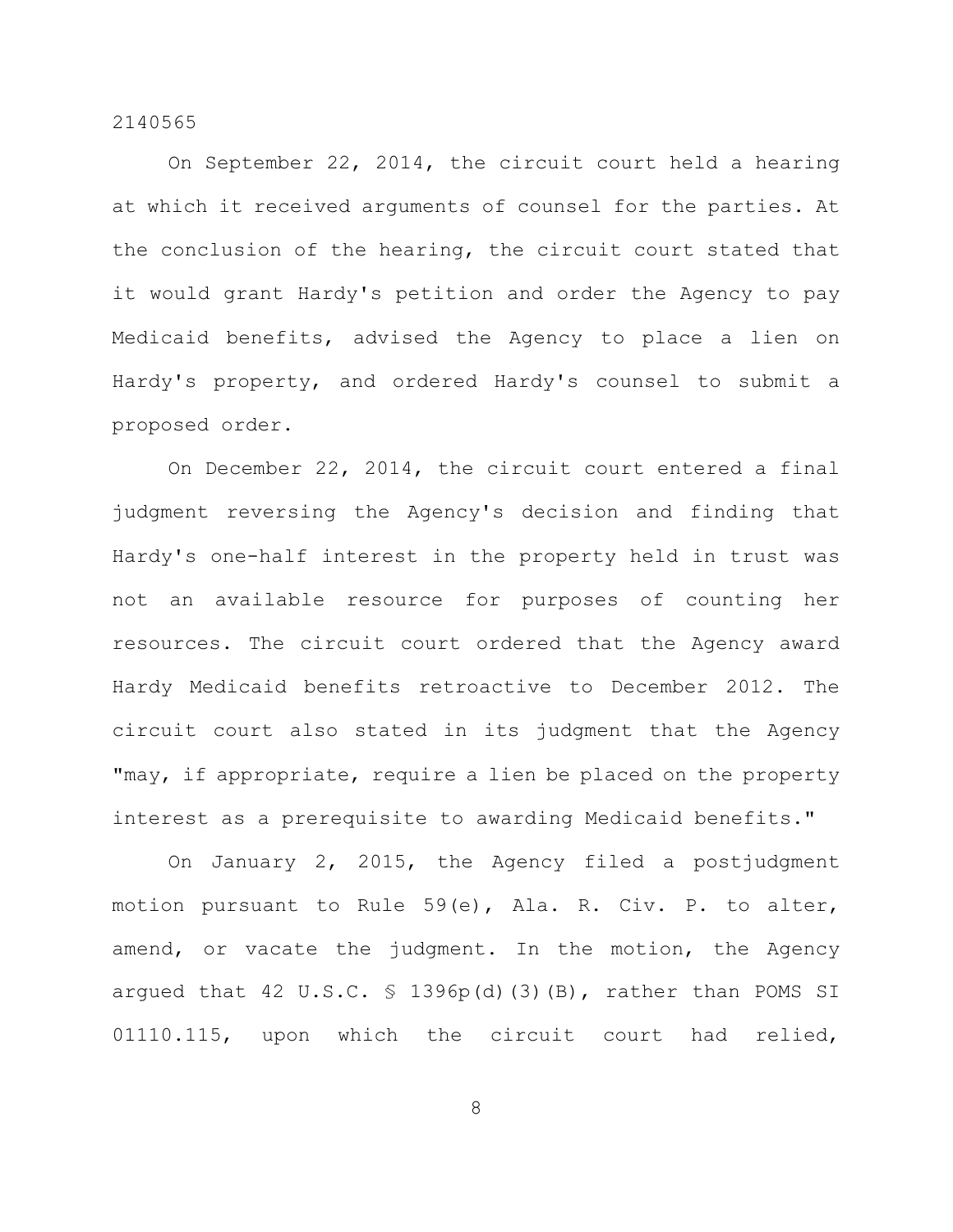controlled. The Agency also argued that the circuit court's judgment, insofar as it related to the placement of a lien, was outside the scope of the circuit court's review because that issue had not been addressed in the proceedings before the ALJ. The Agency further argued that it did not have the authority to place a lien on Hardy's beneficiary interest in the trust and that the placement of the lien would not reduce the value of Hardy's beneficiary interest in the trust so as to make her eligible for Medicaid benefits. The Agency's postjudgment motion was not explicitly ruled on and was ultimately denied by operation of law. Rule 59.1, Ala. R. Civ. P. Thereafter, the Agency filed a timely notice of appeal to this court. We have jurisdiction pursuant to § 12-3-10, Ala. Code 1975.

#### Standard of Review

The standard of review in an appeal involving a decision of an administrative agency is as follows:

"The AAPA, which governs judicial review of agency decisions, provides:

"'(k) Except where judicial review is by trial de novo, the agency order shall be taken as prima facie just and reasonable and the court shall not substitute its judgment for that of the agency as to the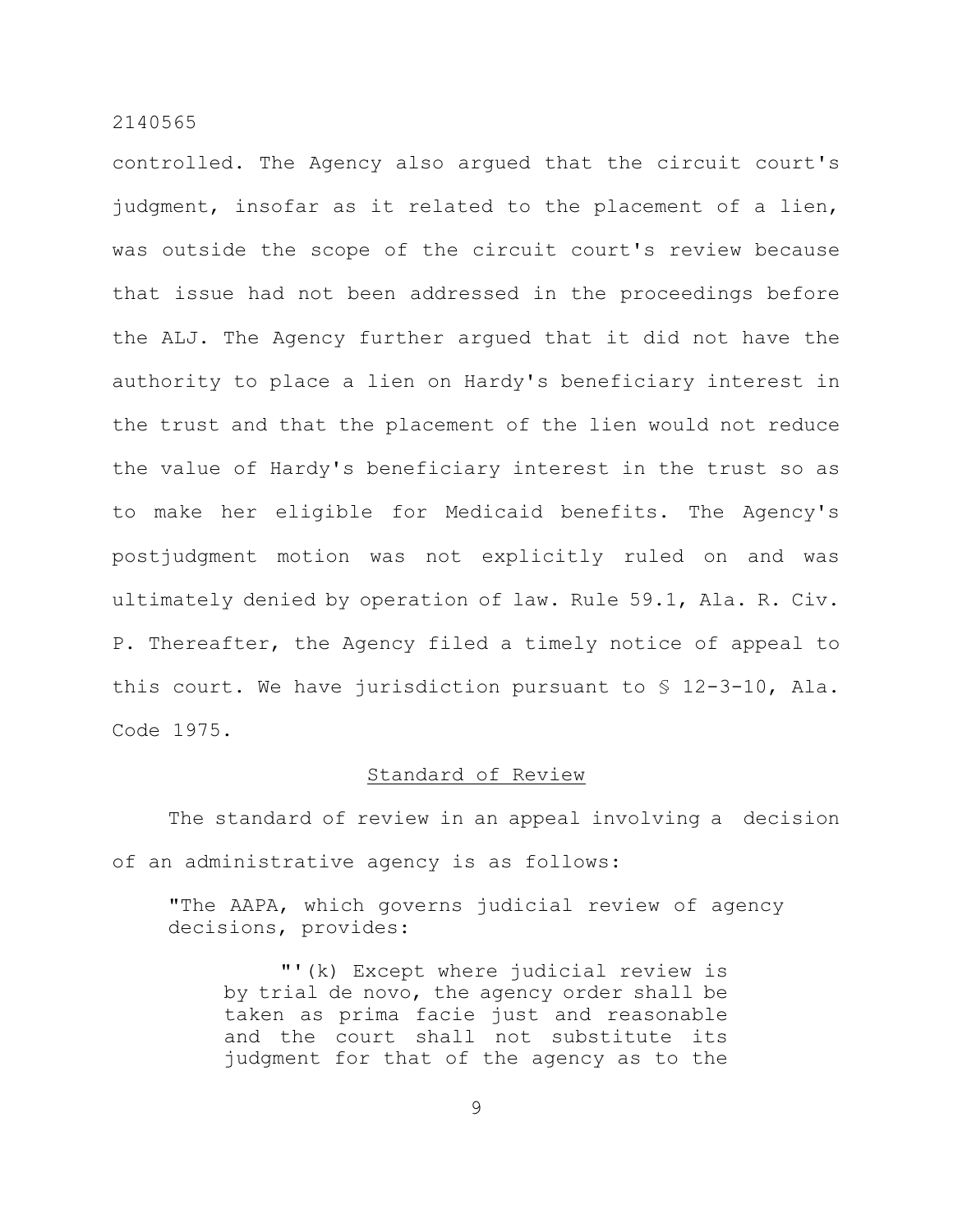weight of the evidence on questions of fact, except where otherwise authorized by statute. The court may affirm the agency action or remand the case to the agency for taking additional testimony and evidence or for further proceedings. The court may reverse or modify the decision or grant other appropriate relief from the agency action, equitable or legal, including declaratory relief, if the court finds that the agency action is due to be set aside or modified under standards set forth in appeal or review statutes applicable to that agency or if substantial rights of the petitioner have been prejudiced because the agency action is any one or more of the following:'

> "'(1) In violation of constitutional or statutory provisions;'

> "'(2) In excess of the statutory authority of the agency;'

> "'(3) In violation of any pertinent agency rule;'

> "'(4) Made upon unlawful procedure;'

> "'(5) Affected by other error of law;'

> "'(6) Clearly erroneous in view of the reliable, probative, and substantial evidence on the whole record; or'

> "' (7) Unreasonable, arbitrary, or capricious, or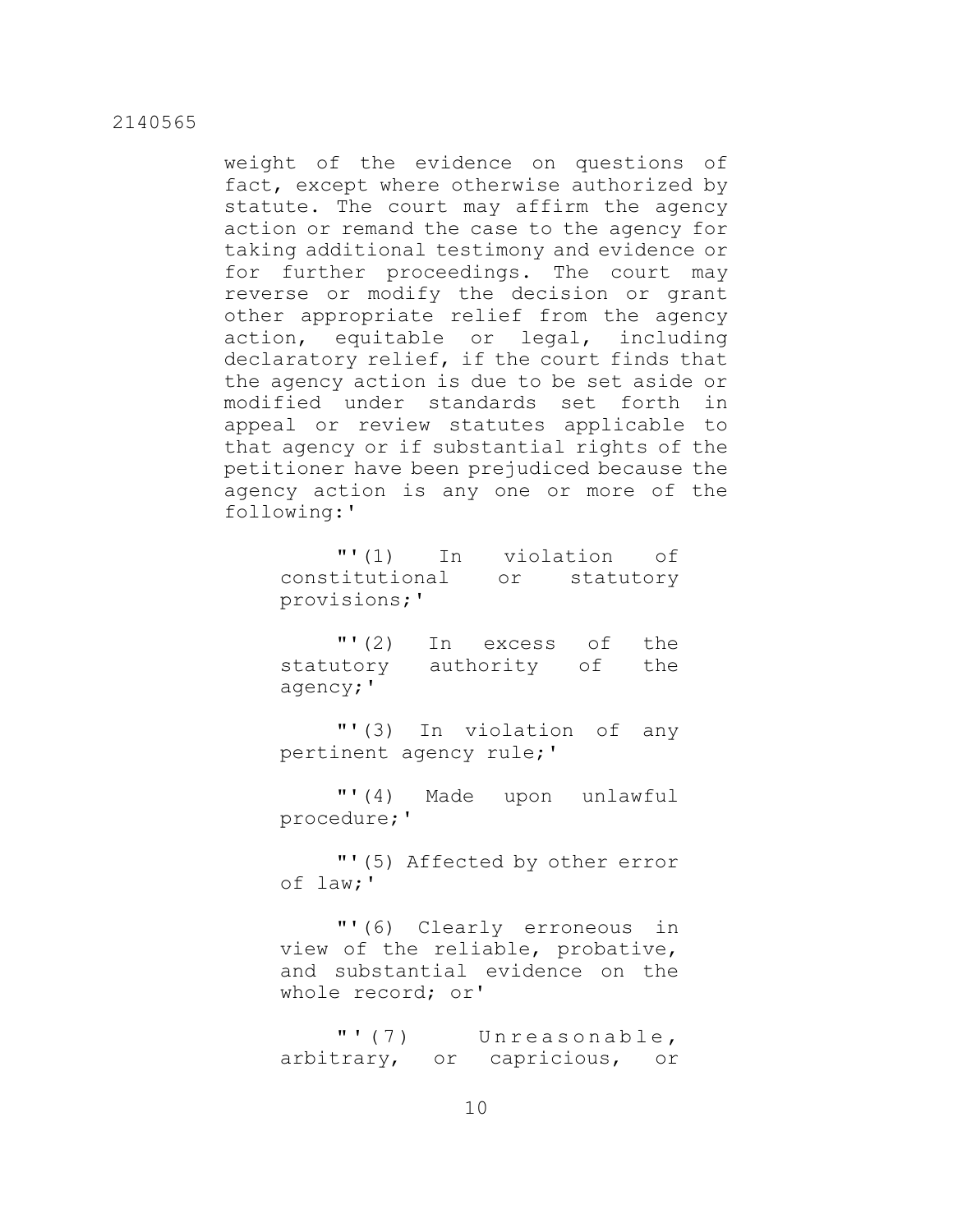characterized by an abuse of discretion or a clearly unwarranted exercise of discretion.'

"§ 41–22–20(k), Ala. Code 1975 ...."

Moseley Grocery v. State Dep't of Pub. Health, 928 So. 2d 304, 311 (Ala. Civ. App. 2005)(emphasis omitted). "[Medicaid's] determination of noneligibility must be reviewed with a presumption of correctness." Wood v. Baggiano, 509 So. 2d 242, 243 (Ala. Civ. App. 1986). "This court reviews a circuit court's judgment as to an agency's decision without a presumption of correctness because the circuit court is in no better position to review the agency's decision than is this court." Affinity Hosp., LLC v. St. Vincent's Health Sys., 129 So. 3d 1022, 1025 (Ala. Civ. App. 2012)(citing Clark v. Fancher, 662 So. 2d 258, 261 (Ala. Civ. App. 1994)).

## Discussion

On appeal, the Agency alleges that the circuit court erred in overturning its determination that Hardy was ineligible for Medicaid benefits. The Agency argues that, under 42 U.S.C. § 1396p and the POMS, the trust is a countable resource for the purpose of determining Hardy's Medicaid eligibility. Hardy contends that, pursuant to POMS SI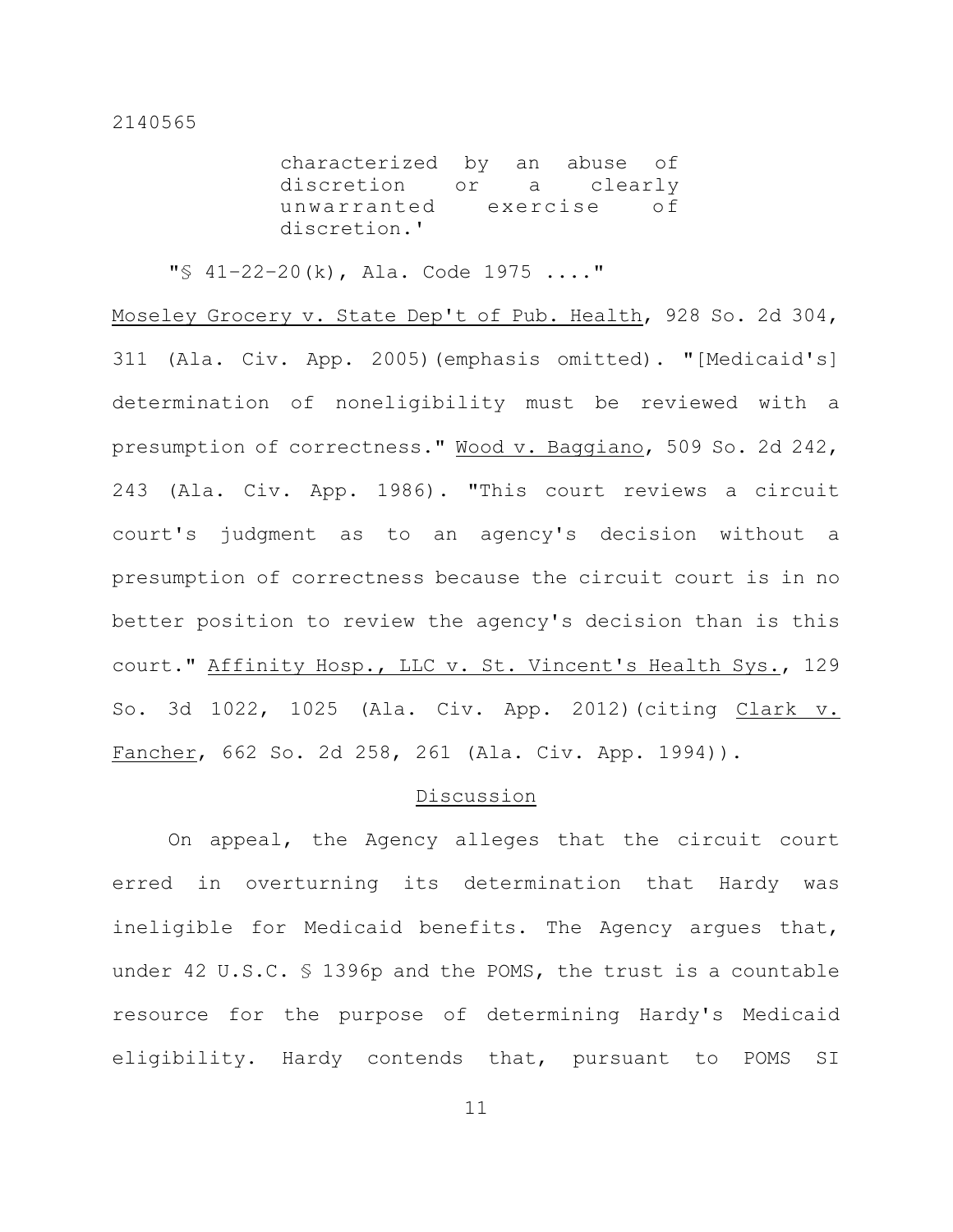01110.115, the trust is not a countable resource because she transferred her one-half interest in the house to the trust, which is irrevocable and cannot be altered, and that ownership of the house is shared with James, her brother.

Pursuant to the Alabama Administrative Code, "[i]n determining eligibility for Medicaid, the Agency's rules and regulations are governed by the Social Security Act ..., Titles XVI and XIX; 20 C.F.R. (Part 416); 42 C.F.R. (Part 435); and the Alabama State Plan for Medical Assistance." Rule 560-X-25-.01(1), Ala. Admin. Code (Alabama Medicaid). In order for an "SSI-related individual," such as Hardy, to be eligible for Medicaid benefits, he or she must not have total countable resources in excess of \$2,000. Rule 560-X-25-.06. The regulations in the Alabama Administrative Code pertaining to Medicaid do not specifically include guidelines for the treatment of trusts. However, 20 C.F.R. § 416.1210 enumerates specific resources that are excluded from consideration in determining eligibility for Medicaid benefits, and that regulation does not expressly exclude trusts.

Pursuant to the Omnibus Budget Reconciliation Act of 1993 ("OBRA 1993"), Pub. L. 103-66, § 13611(b), 107 Stat. 312,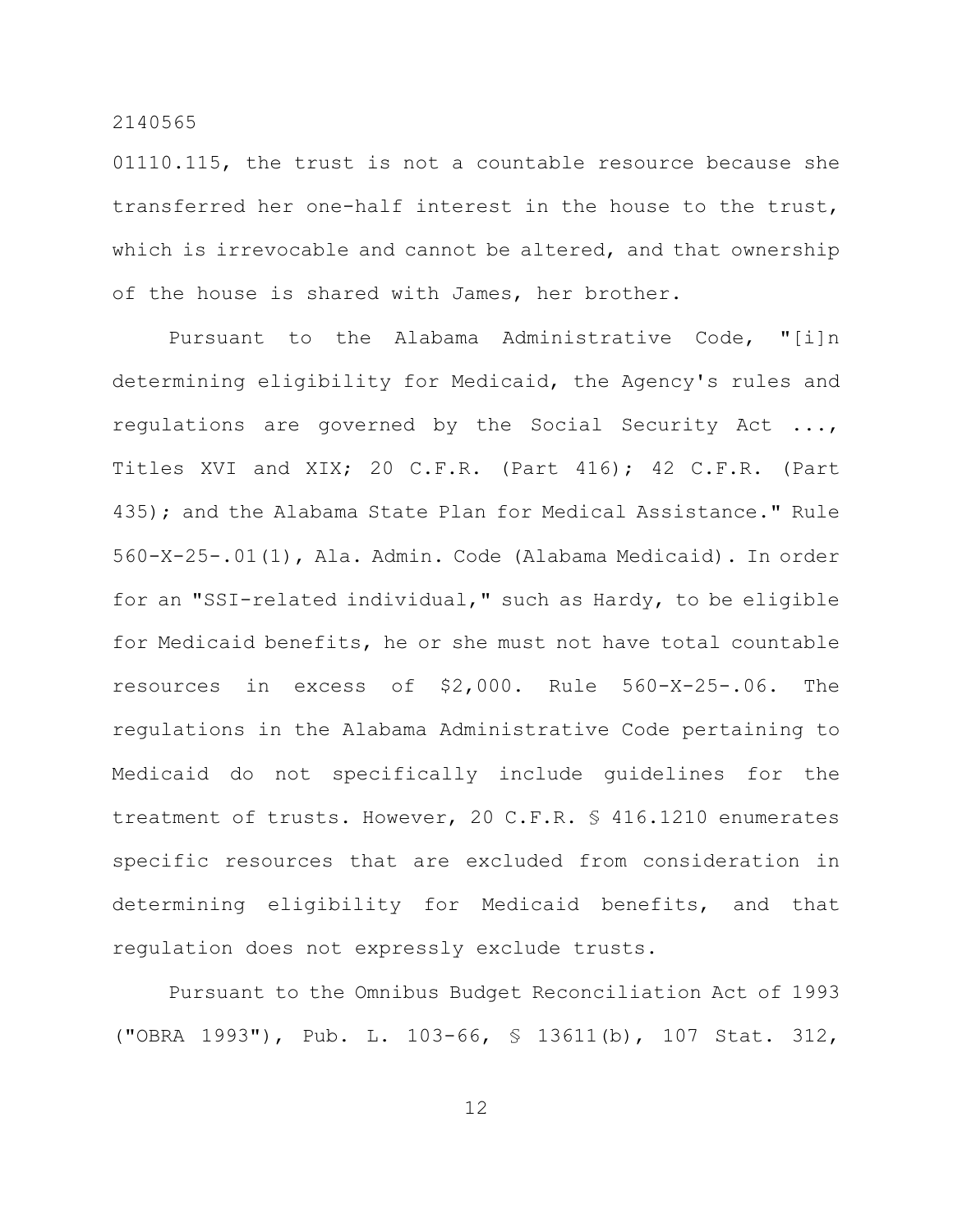624-25 (codified, as amended, at 42 U.S.C.  $\frac{1}{5}$  1396p(d)), states are required to comply with the provisions of 42 U.S.C. § 1396p. In Lewis v. Alexander, 685 F.3d 325 (3d Cir. 2012), the United States Court of Appeals for the Third Circuit, in addressing 42 U.S.C. § 1396p, summarized this requirement as follows:

"In enacting the trust provisions of OBRA 1993, Congress provided a comprehensive system for dealing with the relationship between trusts and Medicaid eligibility. After limited success with the Medicaid Qualifying Trusts provisions enacted in 1986, Congress made a deliberate choice to expand the federal role in defining trusts and their effect on Medicaid eligibility. Evidence of this can be found throughout the Medicaid statute. For example, the current text of 42 U.S.C.  $\frac{1396a}{a}$  (18) requires States to comply with 'section 1396p of this title with respect to ... treatment of certain trusts[.]' Before OBRA 1993, the provision instructed States to 'comply with the provisions of section 1396p of this title with respect to liens, adjustments and recoveries of medical assistance correctly paid, and transfers of assets[.]'  $42 \text{ U.S.C. }$  \$ 1396a(a)(18) (1992). It did not mention compliance with 1396p.

"Congress made a specific choice to expand the types of assets being treated as trusts and to unambiguously require States to count trusts against Medicaid eligibility."

685 F.3d at 343. 42 U.S.C. § 1396p(d) provides, in pertinent

part, as follows:

"(1) For purposes of determining an individual's eligibility for, or amount of, benefits under a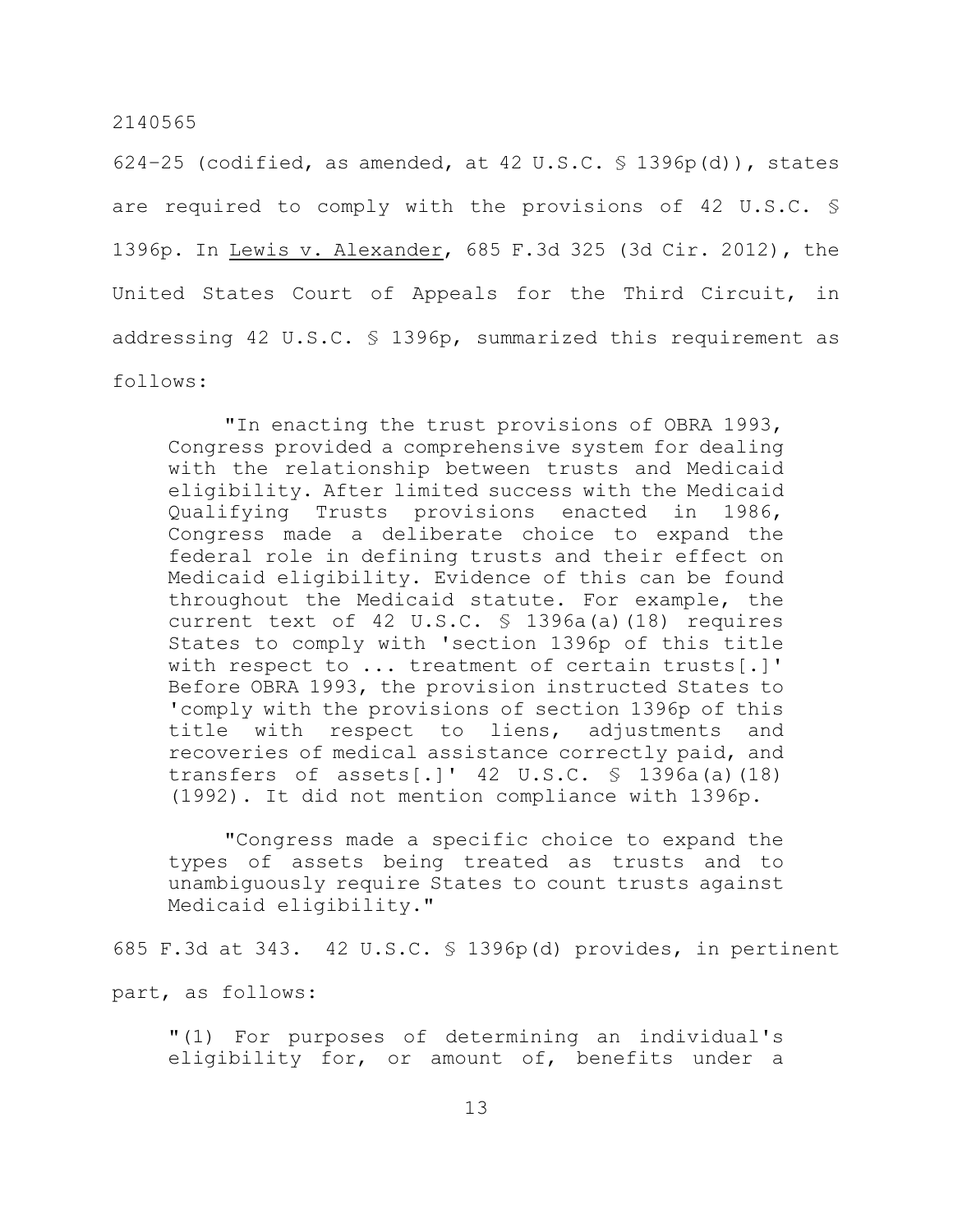State plan under this subchapter, subject to paragraph (4), the rules specified in paragraph (3) shall apply to a trust established by such individual.

"(2)(A) For purposes of this subsection, an individual shall be considered to have established a trust if assets of the individual were used to form all or part of the corpus of the trust and if any of the following individuals established such trust other than by will:

"(i) The individual.

"....

"(B) In the case of a trust the corpus of which includes assets of an individual (as determined under subparagraph (A)) and assets of any other person or persons, the provisions of this subsection shall apply to the portion of the trust attributable to the assets of the individual.

"(C) Subject to paragraph (4), this subsection shall apply without regard to--

> "(i) the purposes for which a trust is established,

> "(ii) whether the trustees have or exercise any discretion under the trust,

> "(iii) any restrictions on when or whether distributions may be made from the trust, or

> "(iv) any restrictions on the use of distributions from the trust.

"(3)(A) In the case of a revocable trust--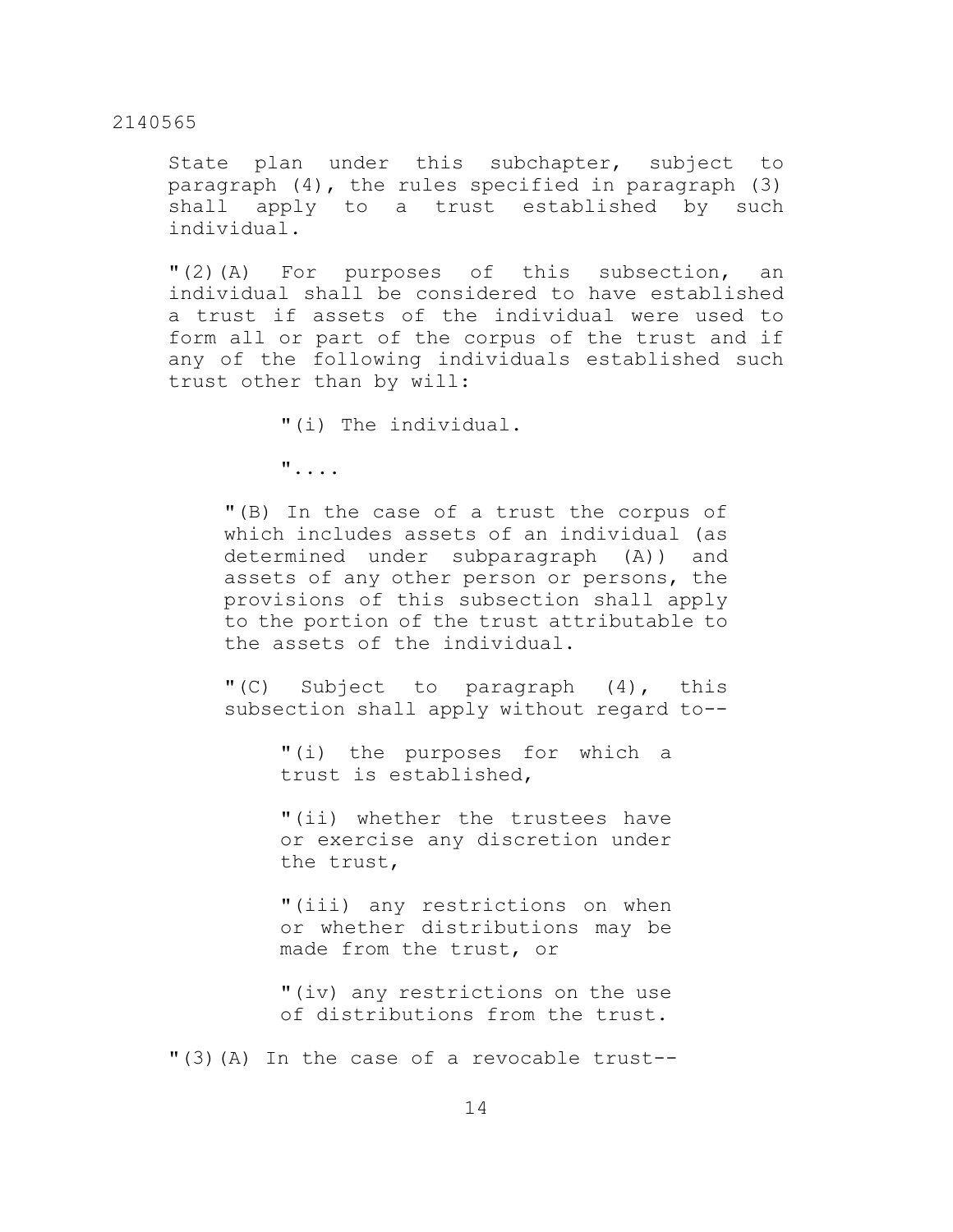"(i) the corpus of the trust shall be considered resources available to the individual,

"(ii) payments from the trust to or for the benefit of the individual shall be considered income of the individual, and

"(iii) any other payments from the trust shall be considered assets disposed of by the individual for purposes of subsection (c) of this section.

"(B) In the case of an irrevocable trust--

"(i) if there are any circumstances under which payment from the trust could be made to<br>or for the benefit of the for the benefit of the individual, the portion of the corpus from which, or the income on the corpus from which, payment to the individual could be made shall be considered resources available to the individual, and payments from that portion of the corpus or income--

> "(I) to or for the benefit of the individual, shall be considered income of the individual, and

> "(II) for any other purpose, shall be considered a transfer of assets by the individual subject to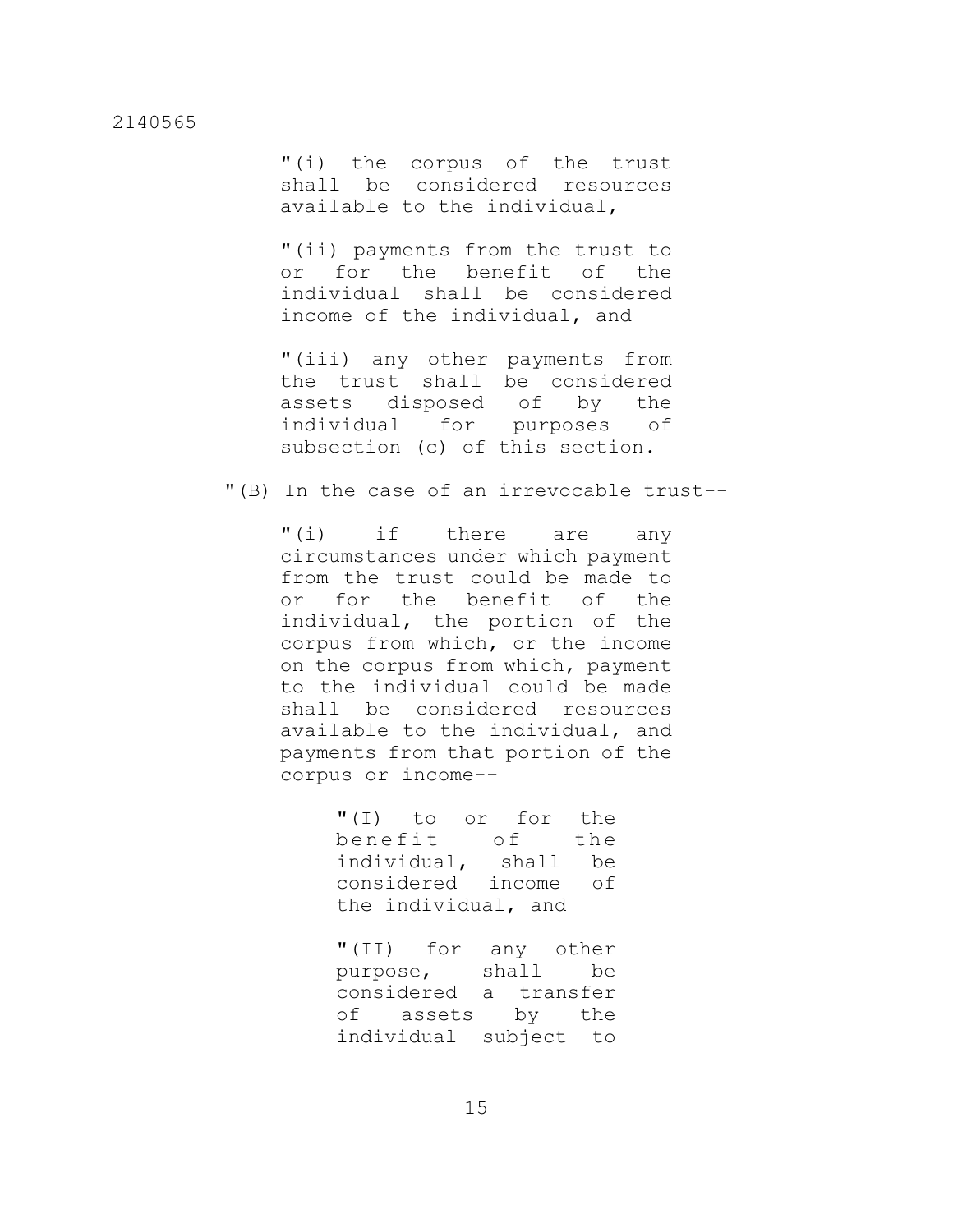subsection (c) of this section; and

"(ii) any portion of the trust from which, or any income on the corpus from which, no payment could under any circumstances be made to the individual shall be considered, as of the date of establishment of the trust (or, if later, the date on which payment to the individual was foreclosed) to be assets disposed by the individual for purposes of subsection (c) of this section, and the value of the trust shall be determined for purposes of such subsection by including the amount of any payments made from such portion of the trust after such date."

The ALJ relied upon  $42 \text{ U.S.C. }$   $\frac{1396p(d)}{(3)(B)(i)}$  in determining that the trust was a countable resource, stating in her recommendation, in pertinent part, as follows:

"[I]f there are any circumstances under which payment from the trust could be made to or for the benefit of the individual, the portion of the corpus from which, or the income on the corpus from which, payment to the individual could be made shall be considered resources available to the individual ...."

The ALJ further noted that the POMS supported 42 U.S.C. § 1396p(d)(3)(B)(I). The POMS, specifically SI 01120.201D.2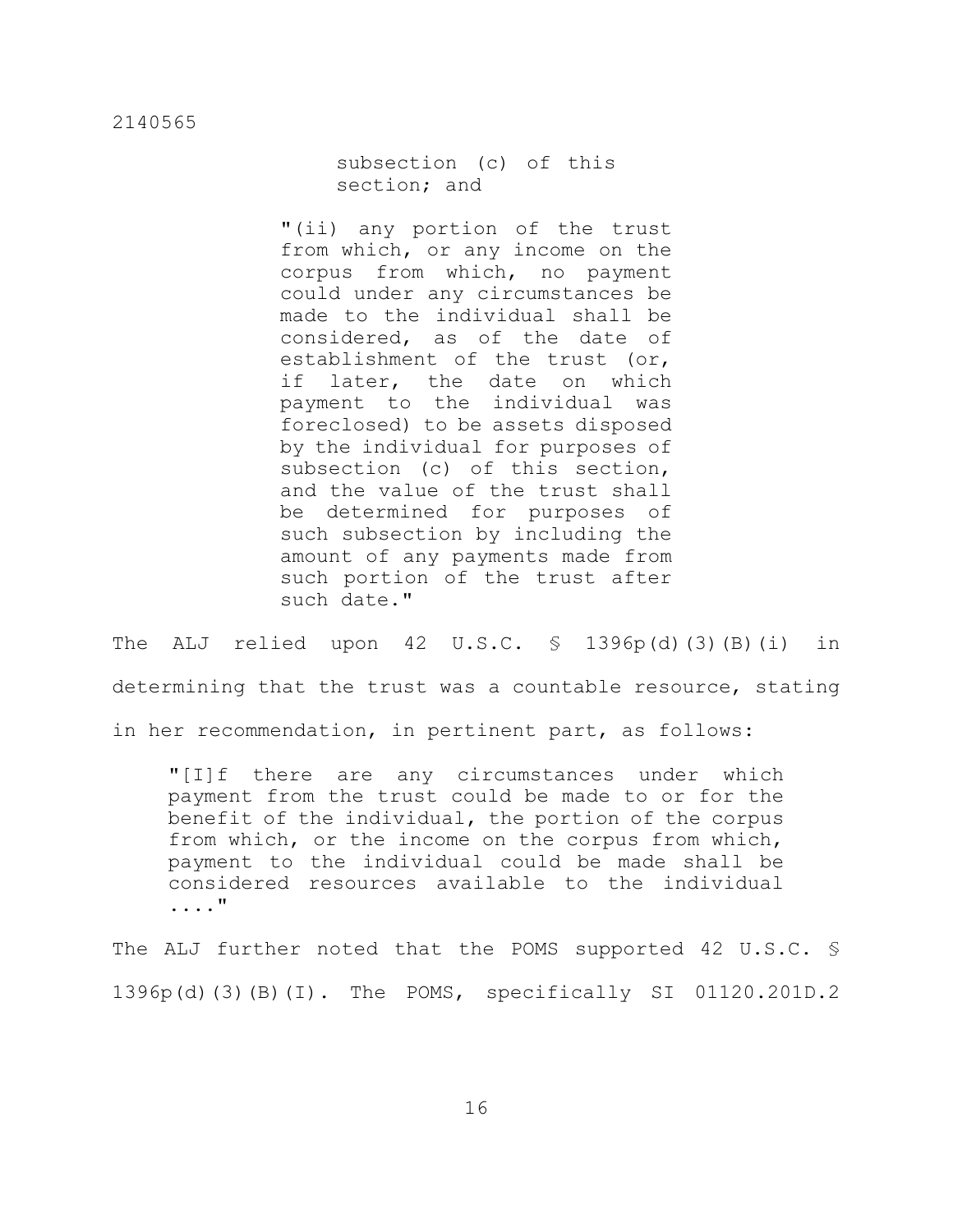(May 2013), which was in effect when the ALJ and the Agency made their decisions, provided:

"a. General rule for irrevocable trusts

"In determining whether an irrevocable trust established with the assets of an individual is a resource, we must consider how payments from the trust can be made. If the payments from the trust could be made to or for the benefit of the individual or the individual's spouse... the portion of the trust from which payment could be made that is attributable to the individual is a resource....

"b. Circumstances under which payment can or cannot be made

"...[I]f a payment can be made to or for the benefit of the individual under **any** circumstance, no matter how unlikely or distant in the future, the general rule in SI 01120.201D.2.a. in this section applies (i.e., the portion of the trust that is attributed to the individual is a resource, provided no exception from SI 01120.203 applies)."<sup>3</sup>

(Bold typeface in original.) In applying these standards, the ALJ found that the terms of the trust placed it "squarely within the parameters of an irrevocable trust that should be counted as a countable resource for purposes of determining

 $3ST$  01120.201 was amended effective September 25, 2015; however, the pertinent language quoted above has not changed.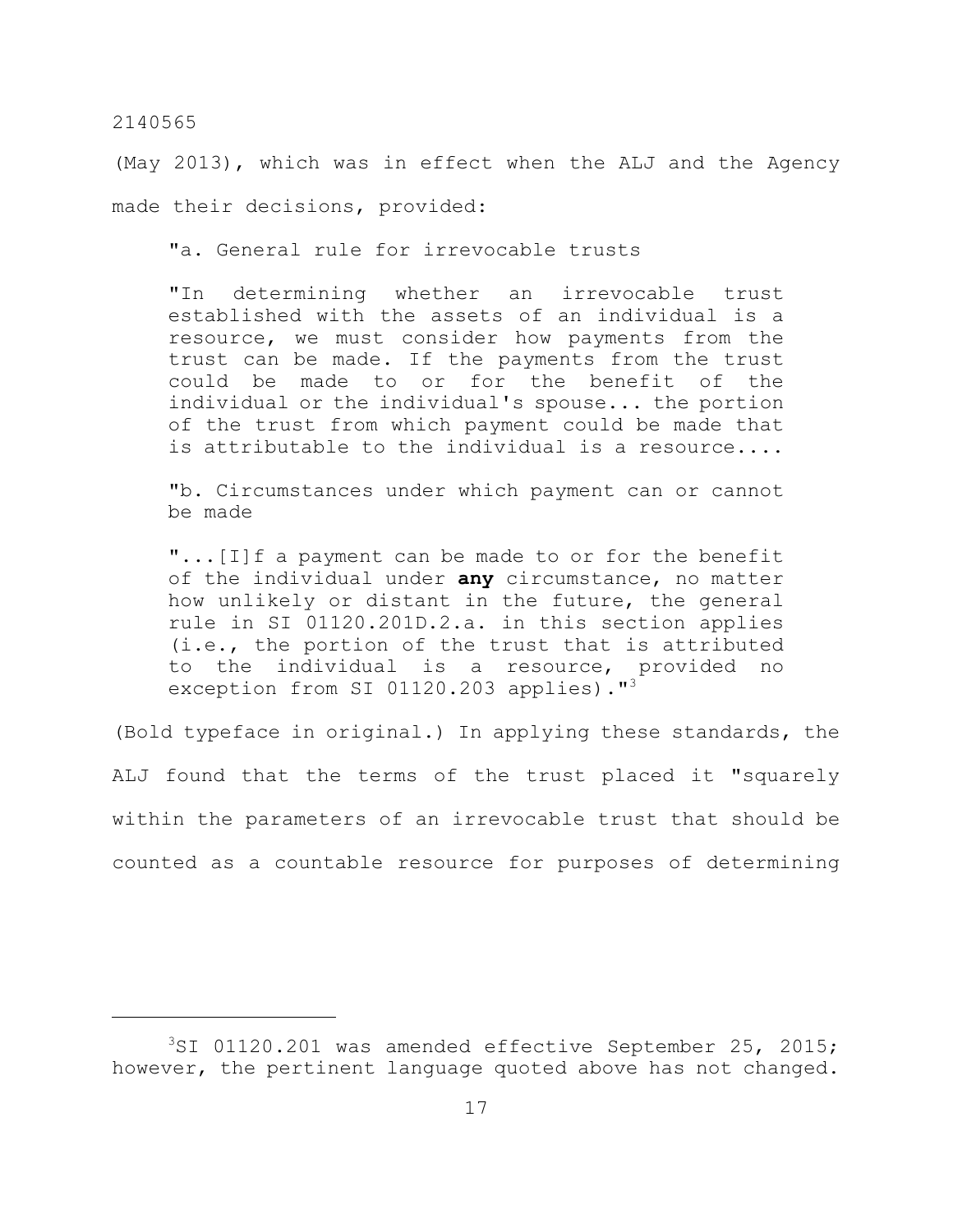Medicaid eligibility pursuant to 42 U.S.C. § 1396p(d)(3)(I) and POMS SI 01120.201D.2.a-b."<sup>4</sup>

The circuit court, in reversing the Agency's decision and in holding that Hardy's trust is not a countable resource, relied upon POMS SI 01110.115, along with Alabama Medicaid Agency v. Primo, 579 So. 2d 1355 (Ala. Civ. App. 1991), in which this court stated that, "[a]lthough there is no express exclusion concerning trusts in the [federal medicaid] regulations, we are of the opinion that the definitional instructions [in the POMS] promulgated by the Secretary [of the Department of Health and Human Services] for the benefit of the states' operations should also be 'entitled to more than mere deference or weight.'" 579 So. 2d at 1358. POMS SI 01110.115A provides that "assets of any kind are not resources if the individual does not have ... the legal right,

 $4$ We note that 42 U.S.C. § 1396p(d)(4) and POMS SI 01120.203 (May 2013) contain exceptions to the policy outlined above requiring that certain trusts be included as countable resources; those exceptions apply to special-needs trusts and pooled trusts. Although Hardy's trust instrument contains language that appears to attempt to categorize it as a special-needs trust, Hardy did not raise this issue before the ALJ or on appeal. Even if Hardy had raised this argument, the trust does not contain the requisite "pay back" provision needed to entitle it to treatment as a special-needs trust.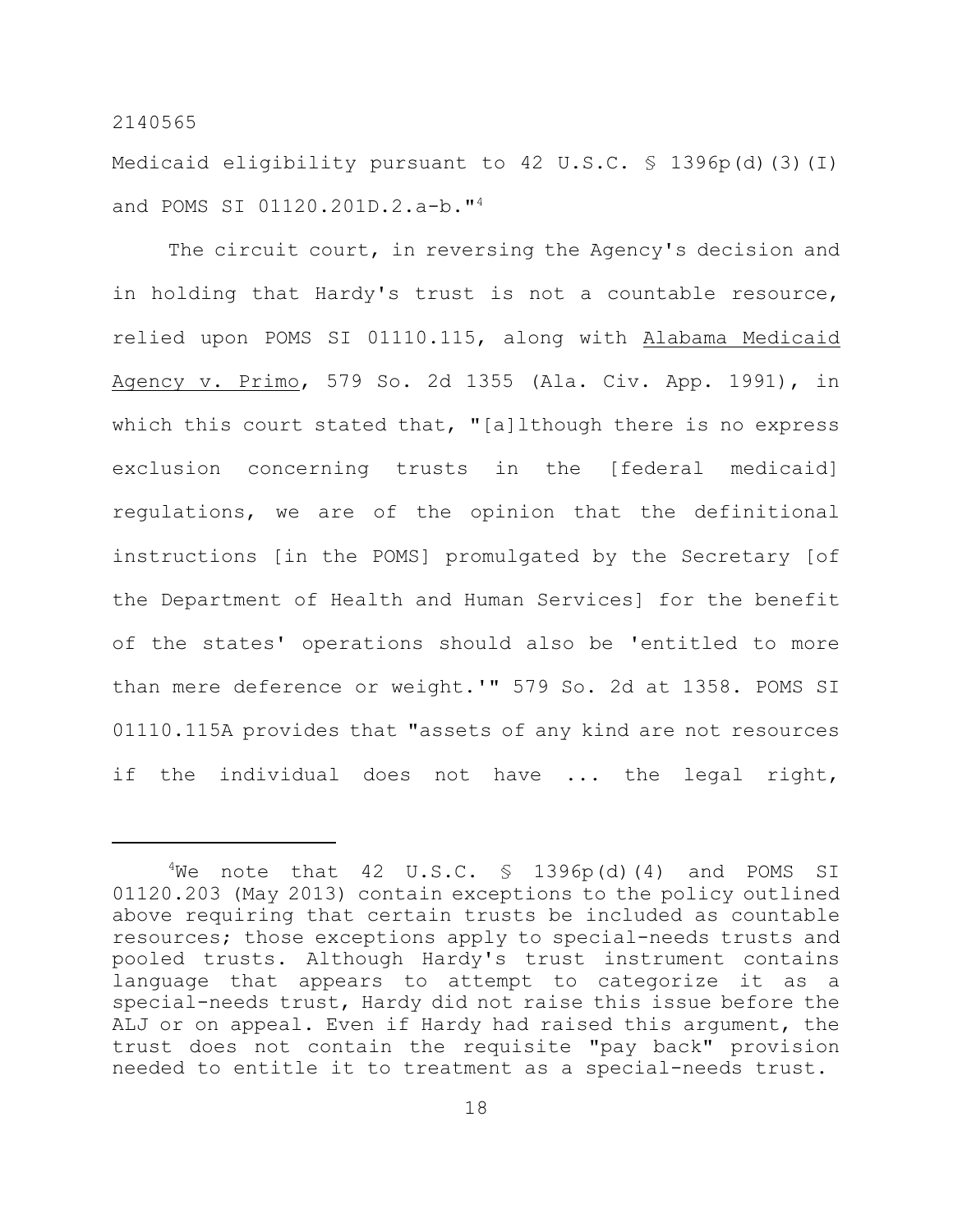authority, or power to liquidate them (provided they are not already in cash); or the legal right to use the assets for his/her support and maintenance."

We cannot find support for Hardy's position in POMS SI 01110.115A or Primo. Although the POMS is helpful and is entitled to more than mere deference, it does not carry the force of law as does 42 U.S.C. § 1396p. See Schweiker v. Hansen, 450 U.S. 785, 789 (1981)(holding that the Claims Manual of the Social Security Administration ("SSA") is "not a regulation," has "no legal force," and "does not bind the SSA"). Furthermore, we note that POMS SI 01120.201D.2.a-b, which deals directly with trusts, echoes the guidelines established by 42 U.S.C. § 1396p(d)(3)(B)(i). Thus, giving the POMS its due deference, although one provision of the POMS, when read in isolation, might favor Hardy's position, there are other provisions of the POMS that are aligned with the applicable federal statute relied upon by the ALJ and the Agency. Further, Primo did not involve a self-settled trust and was decided before the enactment of the OBRA 1993 trust provisions.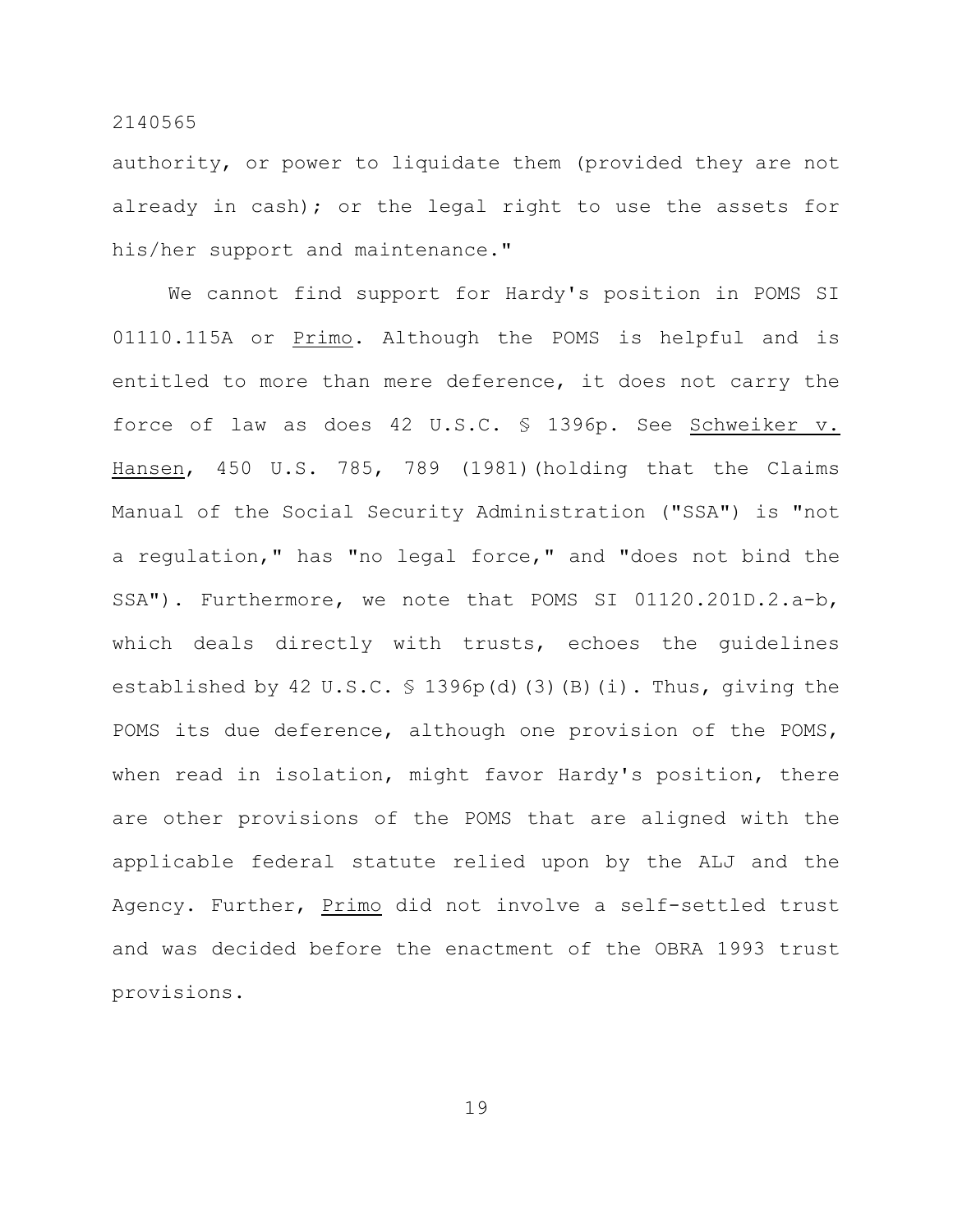Pursuant to the terms of Hardy's trust, if the house was sold and half of the proceeds of the sale were placed in the trust, the trustee could then make distributions as required by the terms of Hardy's trust. That scenario constitutes a circumstance "under which payment from the trust could be made to or for the benefit" of Hardy, which supports the Agency's determination that the trust is a countable resource. 42 U.S.C. § 1396p(d)(3)(B)(i).

The Agency adopted the ALJ's findings that Hardy's trust was a countable resource and that the value of the assets of the trust exceeded the statutory \$2,000 limit thereby rendering Hardy ineligible for Medicaid benefits. That decision was supported by the facts and by relevant law, and we therefore perceive no basis for overturning the Agency's decision.  $\frac{1}{2}$  41-22-20(k). Furthermore, as this court has previously held:

"We recognize that '[i]nterpretations of an act by the administrative agency charged with its enforcement, though not conclusive, are to be given great weight by the reviewing court.' Hulcher v. Taunton, 388 So. 2d 1203, 1206 (Ala. 1980). Similarly, 'an agency's interpretation of its own regulation must stand if it is reasonable, even though it may not appear as reasonable as some other interpretation.' Ferlisi v. Alabama Medicaid Agency, 481 So. 2d 400, 403 (Ala. Civ. App. 1985). However,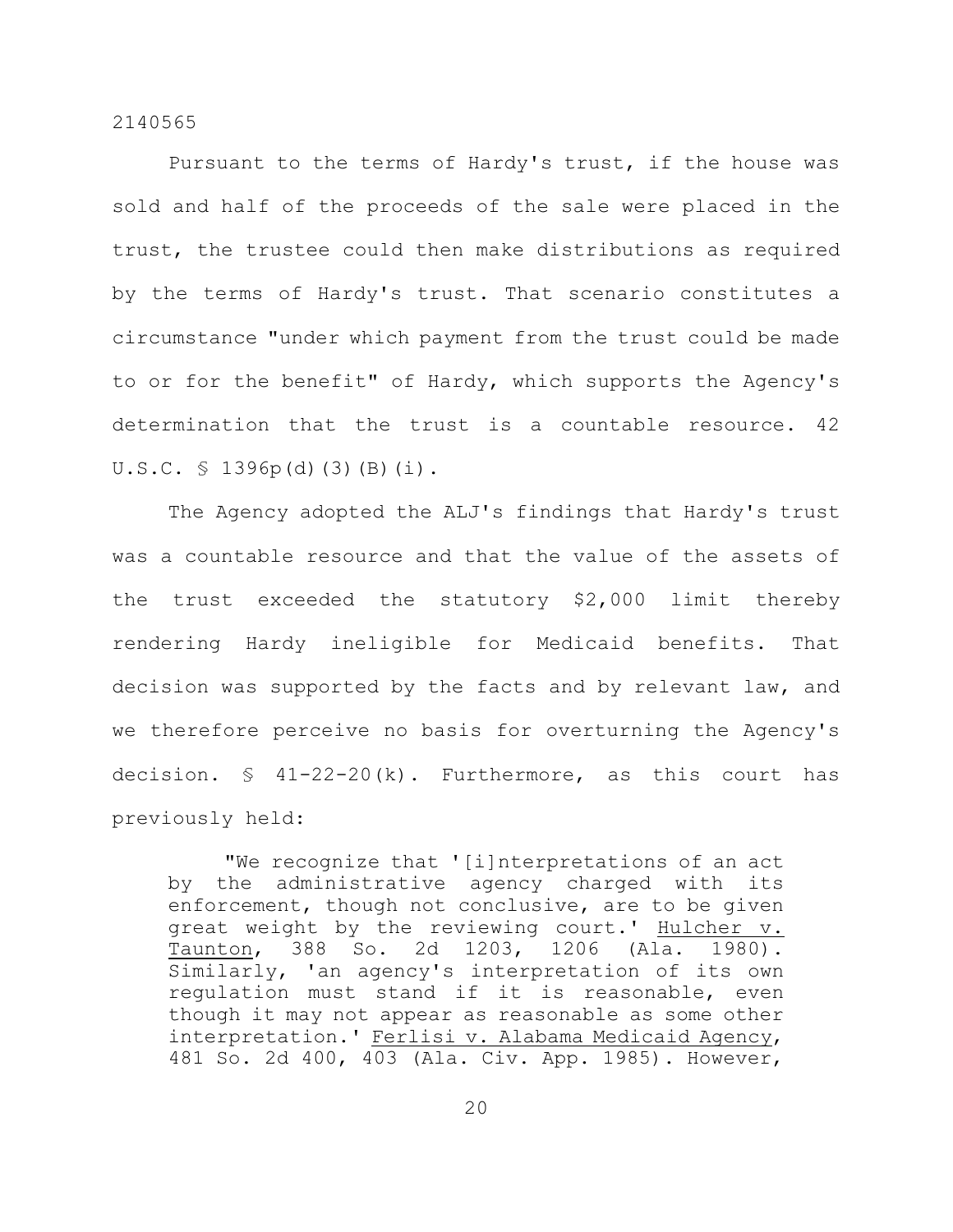'[a]n administrative agency cannot usurp legislative powers or contravene a statute.' Ex parte Jones Mfg. Co., 589 So. 2d 208, 210 (Ala. 1991)."

Daniel Sr. Living of Inverness I, LLC v. STV One Nineteen Sr. Living, LLC, 161 So. 3d 187, 191 (Ala. Civ. App. 2012). In reviewing an agency decision, a court cannot "'substitute its judgment for that of the agency as to the weight of the evidence on questions of fact....'" Alabama Medicaid Agency v. Norred, 497 So. 2d 176, 177 (Ala. Civ. App. 1986)(quoting § 41-22-20(k)). Therefore, based on the applicable standard of review, we reverse the circuit court's judgment overturning the Agency's decision denying Hardy Medicaid benefits.

The Agency also asserts that the AAPA limits review of an agency's decision to the record of the contested case and that the circuit court erred in soliciting and considering evidence regarding the Agency's authority to place a lien on Hardy's beneficiary interest in the trust because this issue had not been raised in the proceedings before the ALJ. Based on our determination that the circuit court's judgment overturning the Agency's decision that the trust was a countable resource must be reversed, we do not reach the issue attacking that portion of the judgment regarding a potential lien on Hardy's